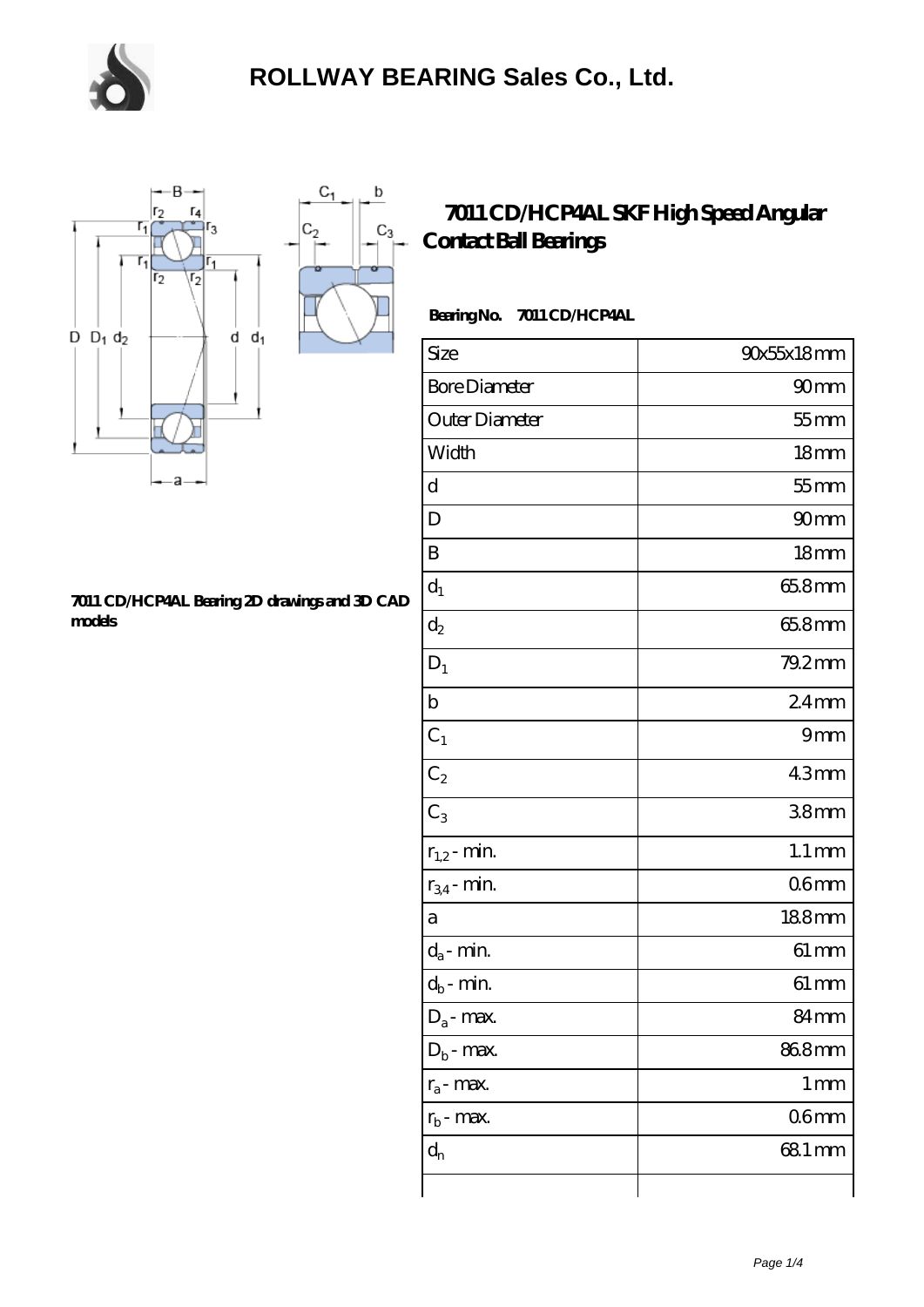

# **[ROLLWAY BEARING Sales Co., Ltd.](https://m.chooseyourcufflinks.com)**

| Basic dynamic load rating-<br>С          | 39.7kN          |
|------------------------------------------|-----------------|
| Basic static load rating - $C_0$         | 32.5kN          |
| Fatigue load limit - $P_{\rm u}$         | 1.4kN           |
| Limiting speed for grease<br>lubrication | 18000r/min      |
| Limiting speed for oil<br>lubrication    | 28000mm/min     |
| Ball - $D_w$                             | 11.112mm        |
| $Ball - z$                               | 18              |
| $G_{ref}$                                | $51 \text{ cm}$ |
| Calculation factor - $f_0$               | 151             |
| Preload class $A - G_A$                  | 150N            |
| Preload class $B - G_B$                  | 300N            |
| Preload class $C - G_C$                  | 600N            |
| Preload class $D - G_D$                  | 1200N           |
| Calculation factor - f                   | 1.1             |
| Calculation factor - f                   | 1               |
| Calculation factor - f <sub>2A</sub>     | 1               |
| Calculation factor - $f_{\rm 2B}$        | 1.02            |
| Calculation factor - $f_{\chi}$          | 1.05            |
| Calculation factor - $f_{ZD}$            | 1.09            |
| Calculation factor - $f_{HC}$            | 1.02            |
| Preload class A                          | 75N/micron      |
| Preload class B                          | 102N/micron     |
| Preload class C                          | 143N/micron     |
| Preload class D                          | 207N/micron     |
| $d_1$                                    | 65.8mm          |
| $\mathrm{d}_2$                           | 65.8mm          |
| $D_1$                                    | 79.2mm          |
| $C_{1}$                                  | 9mm             |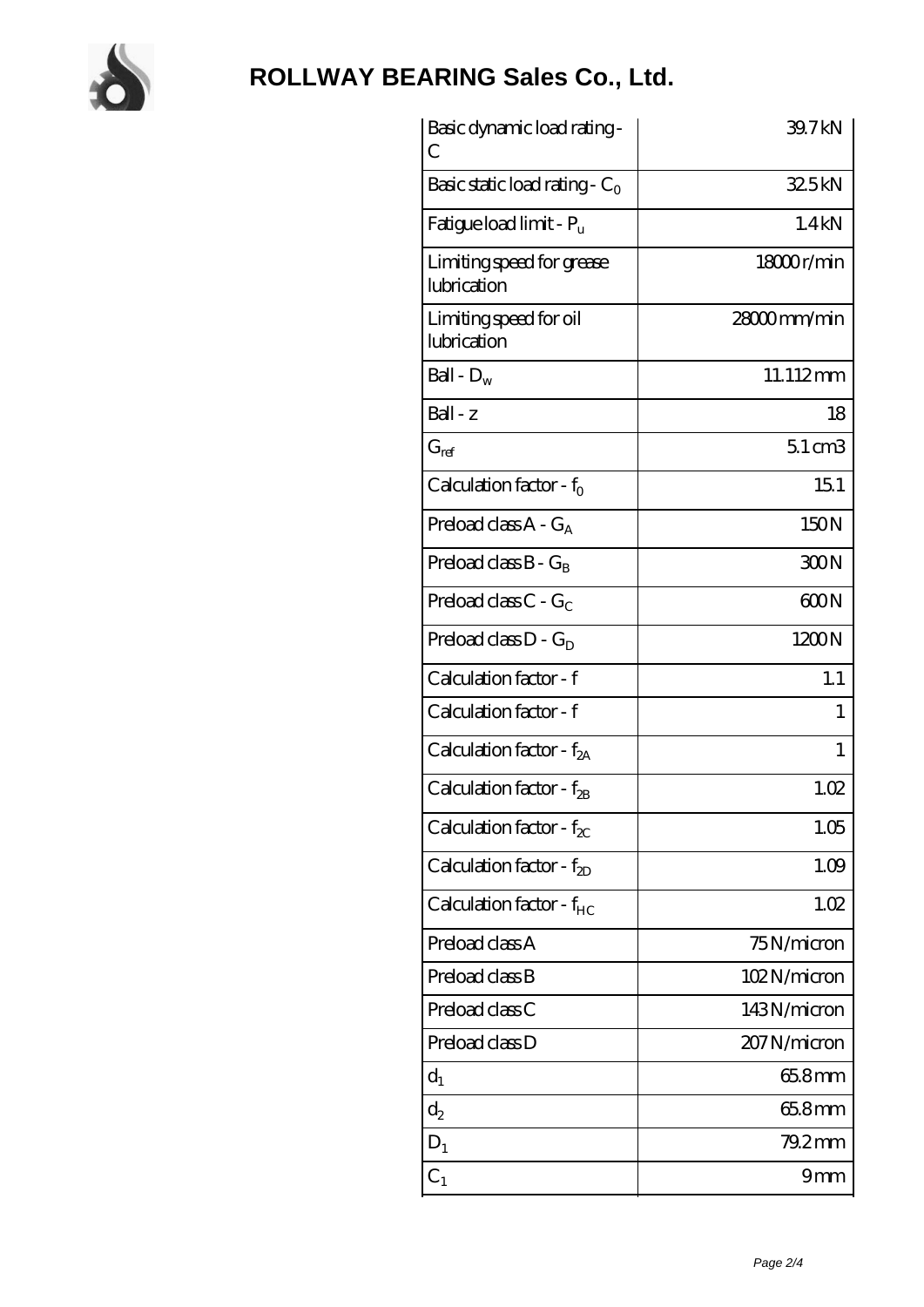

| $\mathrm{C}_2$                                  | 43 <sub>mm</sub>    |
|-------------------------------------------------|---------------------|
| $C_3$                                           | 38mm                |
| $r_{1,2}$ min.                                  | $1.1 \,\mathrm{mm}$ |
| $r_{34}$ min.                                   | 06 <sub>mm</sub>    |
| $d_{a}$ min.                                    | $61 \,\mathrm{mm}$  |
| $d_h$ min.                                      | $61 \,\mathrm{mm}$  |
| $D_a$ max.                                      | 84 <sub>mm</sub>    |
| $Db$ max.                                       | 868mm               |
| $r_a$ max.                                      | $1 \,\mathrm{mm}$   |
| $rb$ max.                                       | 06 <sub>mm</sub>    |
| $d_{n}$                                         | 68.1 mm             |
| Basic dynamic load rating C                     | 39.7kN              |
| Basic static load rating $C_0$                  | 325kN               |
| Fatigue load limit Pu                           | 1.37kN              |
| Attainable speed for grease<br>lubrication      | 18000r/min          |
| Attainable speed for oil-air<br>lubrication     | 28000r/min          |
| Ball diameter $D_w$                             | 11.112mm            |
| Number of balls z                               | 18                  |
| Reference grease quantity<br>$G_{\mathrm{ref}}$ | $51 \text{ cm}^3$   |
| Preload class $A G_A$                           | 150N                |
| Static axial stiffness, preload<br>classA       | $75N/\mu$ m         |
| Preload class $BG_B$                            | 300N                |
| Static axial stiffness, preload<br>classB       | $102N/\mu$ m        |
| Preload class C $G_C$                           | 600N                |
| Static axial stiffness, preload<br>classC       | $143N/\mu$ m        |
| Preload class $D G_D$                           | 1200N               |
| Static axial stiffness, preload<br>classD       | 207N/µ m            |
|                                                 |                     |